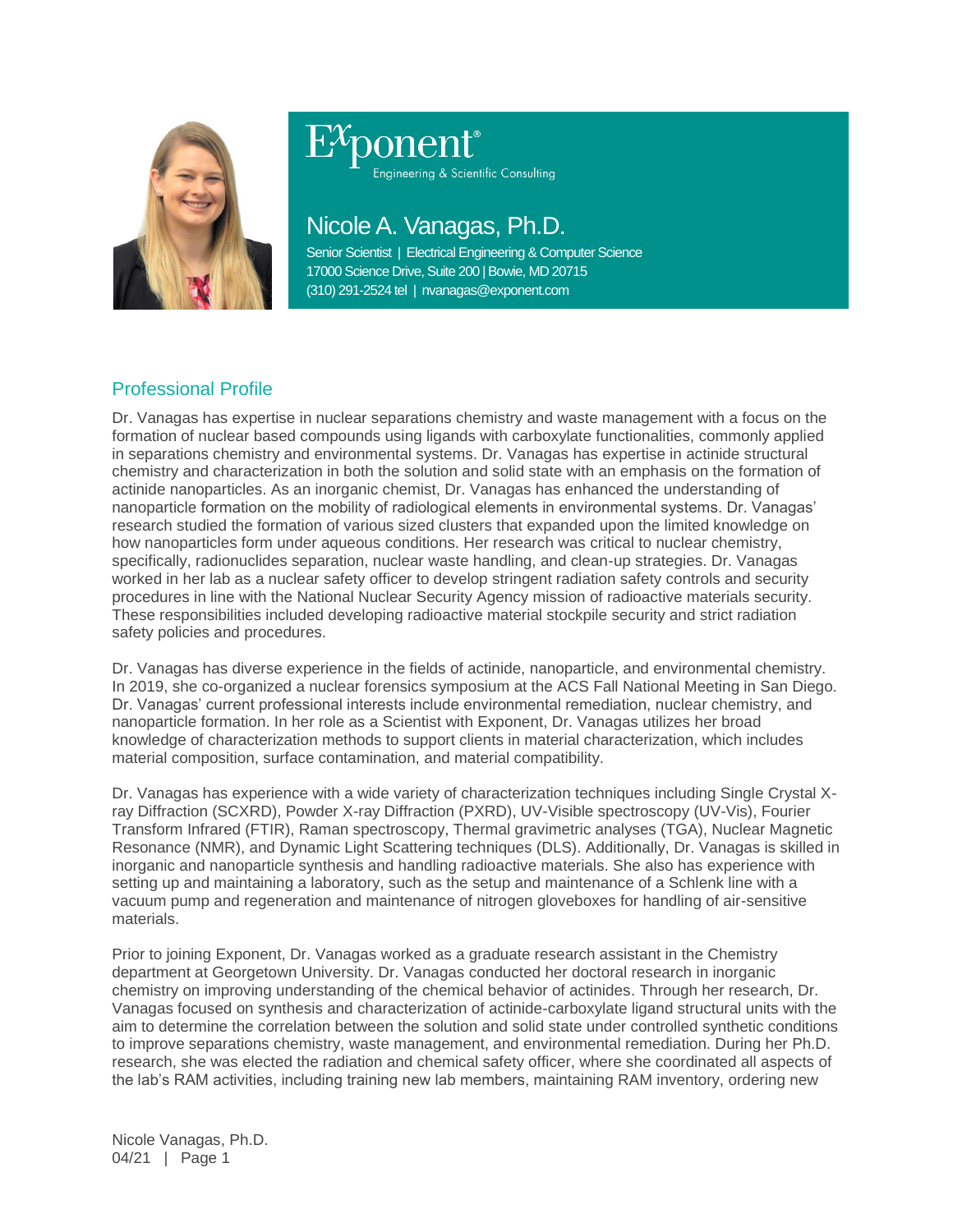isotopes, tracking lab activity, calculating RAM waste activities, and ensuring RAM waste was properly disposed. The research conducted by Dr. Vanagas has advanced the understanding of actinide nanoparticle formation and improved environmental remediation strategies for nuclear sites.

#### Academic Credentials & Professional Honors

- Ph.D., Chemistry, Georgetown University, 2020
- M.S., Chemistry, Georgetown University, 2016
- B.S., Chemistry, Mount St. Mary's University, 2014

2019 Georgetown Graduate School Conference Travel Grant

- 2018 Georgetown Graduate Student Teaching Award
- 2016 American Nuclear Society Grant for Public Assistance

#### Prior Experience

Graduate Research Assistant, Department of Chemistry, Georgetown University, 2014 – 2020

President of Graduate Student Organization of Chemistry, Georgetown University, 2016 – 2017

Radiation Safety Officer, Georgetown University, 2016 – 2020

Chemical Safety Officer, Georgetown University, 2016 – 2020

General Chemistry Graduate Teaching Assistant, Georgetown University, 2014 – 2018

General Chemistry Tutor, Georgetown University, 2017 – 2019

#### Professional Affiliations

American Chemical Society (ACS)

American Nuclear Society (ANS)

American Association for the Advancement of Science (AAAS)

#### **Publications**

Murray AV, Vanagas, VA, Wacker JN, Bertke JA, Knope KE. From Isolated Molecular Complexes to Extended Networks: Synthesis and Characterization of Thorium Furanmono‐ and Dicarboxylates. European Journal of Inorganic Chemistry 2020, Accepted Manuscripts.

Vanagas NA, Higgins RF, Wacker JN, Asuigui DC, Warzecha E, Kozimor SA, Stoll SL, Schelter EJ, Bertke JA, Knope KE. Mononuclear to Polynuclear U(IV) Structural Units: Effects of Reaction Conditions on U-Furoate Phase Formation. Chemistry: A European Journal 2020, 26: 5872 – 5886.

Wacker JN, Han SY, Murray AV, Vanagas NA, Bertke JA, Surbella R, Knope KE. From Thorium to Plutonium: Trends in Actinide(IV) Chloride Structural Chemistry. Inorganic Chemistry 2019, 58: 10578 – 10591.

Nicole Vanagas, Ph.D. 04/21 | Page 2